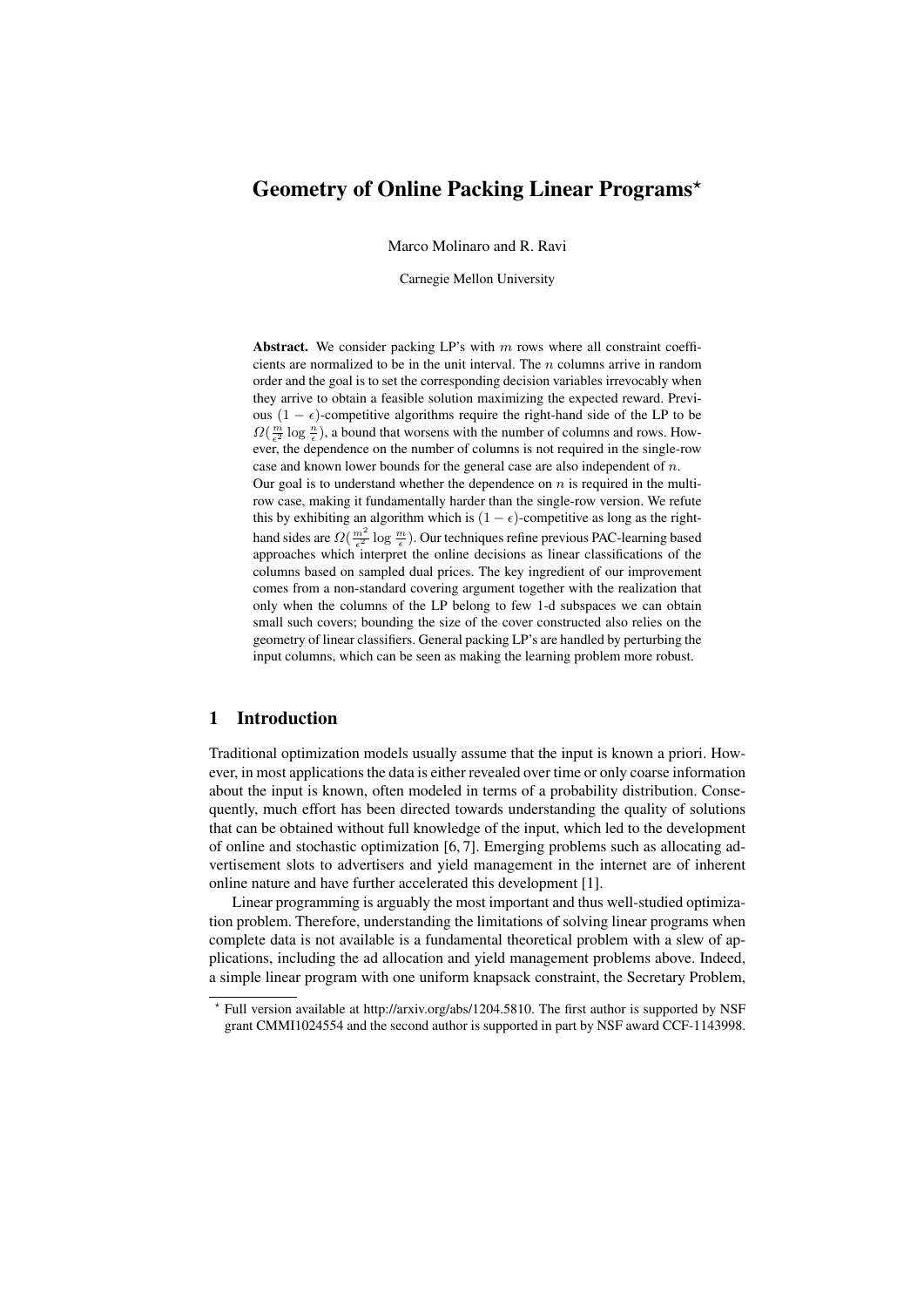was one of the first online problems to be considered and an optimal solution was already obtained by the early 60's [13, 15]. Although the single knapsack case is currently well-understood under different models of how information is revealed [4], much less is known about problems with multiple knapsacks and only recently algorithms with solution guarantees have been developed [1, 10, 14].

*The Model.* We study online packing LP's in the *random permutation model*. Consider a fixed but unknown LP with n columns  $a^1, a^2, \ldots, a^n \in [0, 1]^m$ , whose associated variables are constrained to be in  $[0, 1]$ , and m packing constraints:

$$
OPT = \max \sum_{t=1}^{\hat{n}} \pi_t x_t
$$

$$
\sum_{t=1}^n a^t x_t \leq B
$$

$$
x_t \in [0, 1].
$$
 (LP)

We know B in advance but columns and their associated  $\pi_t$ 's are presented in uniformly random order, and when a column is presented we are required to irrevocably choose the value of its corresponding variable. We assume that the number of columns  $n$  is known.<sup>1</sup> The goal is to obtain a feasible solution while maximizing its value. We use OPT to denote the optimum value of the (offline) LP.

By scaling down rows as necessary, we assume without loss of generality that all entries of  $B$  are the same, which we also denote with some overload of notation by  $B$ . Due to the packing nature of the problem, we also assume without loss of generality that all the  $\pi_t$ 's are non-negative and all the  $a^t$ 's are non-zero: we can simply ignore columns which do not satisfy the first property and always set to 1 the variables associated to the remaining columns which do not satisfy the second property. Finally, we assume that the columns  $a^t$ 's are in *general position*: for all  $p \in \mathbb{R}^m$ , there are at most m different  $t \in [n]$  such that  $\pi_t = pa^t$ . Notice that perturbing the input randomly by a tiny amount achieves this property with probability one, while the effect of the perturbation is absorbed in our approximation guarantees [1, 11].

*Related work.* The random permutation model has grown in popularity [4, 11, 16] since it avoids strong lower bounds of the pessimistic adversarial-order model [8] while still capturing the lack of total information about the input. Different online problems have already been studied in this model, including bin-packing [19], matchings [16, 18], the AdWords Problem [11] and different generalizations of the Secretary Problem [2, 4, 5, 17, 23]. Closest to our work are packing problems with a single knapsack constraint. In [20], Kleinberg considered the B-Choice Secretary Problem, where the goal is to select at most B items coming online in random order to maximize profit. The author presented an algorithm with competitive ratio  $1-O(1/\sqrt{B})$  and showed that  $1-O(1/\sqrt{B})$ is best possible. Generalizing the B-Choice Secretary Problem, Babaioff et al. [3] considered the Secretary Knapsack Problem and presented a  $(1/10e)$ -competitive algorithm. Notice that in both cases the competitive ratio does not depend on  $n$ .

Despite all these works, results for the more general online packing LP's considered here were only recently obtained by Feldman et al. [14] and Agrawal et al. [1]. The

<sup>&</sup>lt;sup>1</sup> Knowing *n* up to  $1 \pm \epsilon$  factor is enough; this is required for non-trivial competitive ratios [11].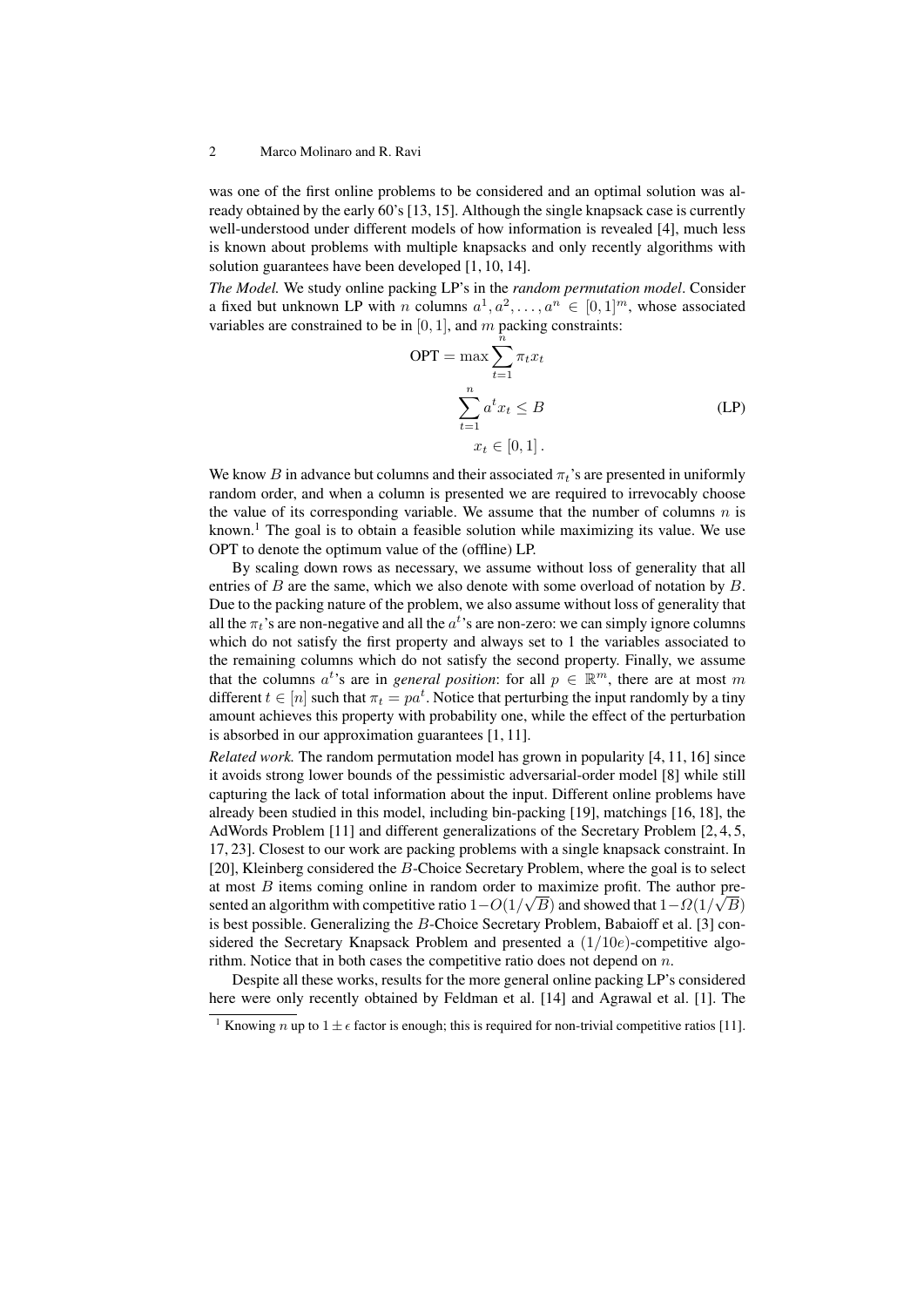first paper presents an algorithm that obtains with high probability a solution of value at least  $(1 - \epsilon)$ OPT whenever  $B \geq \Omega(\frac{m \log n}{\epsilon^3})$  and OPT  $\geq \Omega(\frac{\pi_{\max} m \log n}{\epsilon})$ , where  $\pi_{\text{max}}$  is the largest profit. In the second paper, the authors present an algorithm which obtains a solution of expected value at least  $(1 - \epsilon)$ OPT under the weaker assumptions  $B \ge \Omega(\frac{m}{\epsilon^2} \log \frac{n}{\epsilon})$  or OPT  $\ge \Omega(\frac{\pi_{\max} m^2}{\epsilon^2} \log \frac{n}{\epsilon})$ . One other way of stating this result is  $D \leq 32(\frac{1}{\epsilon^2} \log \frac{1}{\epsilon})$  of Of  $1 \leq 32(\frac{1}{\epsilon^2} \log \frac{1}{\epsilon})$ . One onlet way of stating this result is that the algorithm has competitive ratio  $1 - O(\sqrt{m \log(n) \log B}/\sqrt{B})$ ; this guarantee degrades as n increases. The current lower bound on B to allow  $(1 - \epsilon)$ -competitive algorithms is  $B \ge \frac{\log m}{\epsilon^2}$ , also presented in [1]. We remark that these algorithms actually work for more general allocation problems, where a set of columns representing various options arrive at each step and the solution may choose at most one of the options.

Both of the above algorithms use a connection between solving the online LP and PAC-learning [9] a linear classification of its columns, which was initiated by Devanur and Hayes [11] in the context of the AdWords problem. Here we further explore this connection and our improved bounds can be seen as a consequence of making the learning algorithm more robust by suitably changing the input LP. Robustness is a topic well-studied in learning theory [12, 21], although existing results do not seem to apply directly to our problem. We remark that a component of robustness more closely related to the standard PAC-learning literature was also used by Devanur and Hayes [11].

In recent work, Devanur et al. [10] consider the weaker *i.i.d. model* for the general allocation problem. While in the random permutation model one assumes that columns are sampled without replacement, in the i.i.d. model they are sampled with replacement. Making use of the independence between samples, Devanur et al. substantially improve requirement on B to  $\Omega(\frac{\log(m/\epsilon)}{\epsilon^2})$  while showing that the lower bound  $\Omega(\frac{\log m}{\epsilon^2})$  still holds in this model. We remark, however, that these models can present very different holds in this model. We remark, however, that these models can present very different behaviors: as a simple example, consider an LP with n columns,  $m = 1$  constraints and budget  $B = 1$ , where only one of the columns has  $\pi_1 = a^1 = 1$  and all others have  $\pi_t = a^t = 0$ ; in the random permutation model the expected value of the optimal solution is 1, while in the i.i.d. model this value is  $1 - (1 - 1/n)^n \rightarrow 1 - 1/e$ . The competitiveness of the algorithm of [10] under the random permutation model is still unknown and was left as an open problem by the authors.

*Our results.* Our focus is to understand how large  $B$  is required to be in order to allow  $(1 - \epsilon)$ -competitive algorithms. In particular, the requirements for B in the above algorithms degrade as the number of columns in the LP increases, while the the lower bound does not. With the trend of handling LP's with larger number of columns (e.g. columns correspond to the keywords in the ad allocation problem, which in turn correspond to visits of a search engine's webpage), this gap is very unsatisfactory from a practical point of view. Furthermore, given that guarantees for the single knapsack case do not depend on the number of columns, it is important to understand if the multi-knapsack case is fundamentally more difficult. In this work, we give a precise indication of why the latter problem was resistant to arguments used in the single knapsack case, and overcome this difficulty to exhibit an algorithm with dimension-independent guarantee.

We show that a modification of the DPA algorithm from [1] that we call *Robust DPA* obtains a  $(1-\epsilon)$ -competitive solution for online packing LP's with m constraints in the random permutation model whenever  $B \geq \Omega(\frac{m^2}{\epsilon^2} \log \frac{m}{\epsilon})$ . Another way of stating this result is that the algorithm has competitive ratio  $1 - O(m\sqrt{\log B}/\sqrt{B})$ . Contrasting to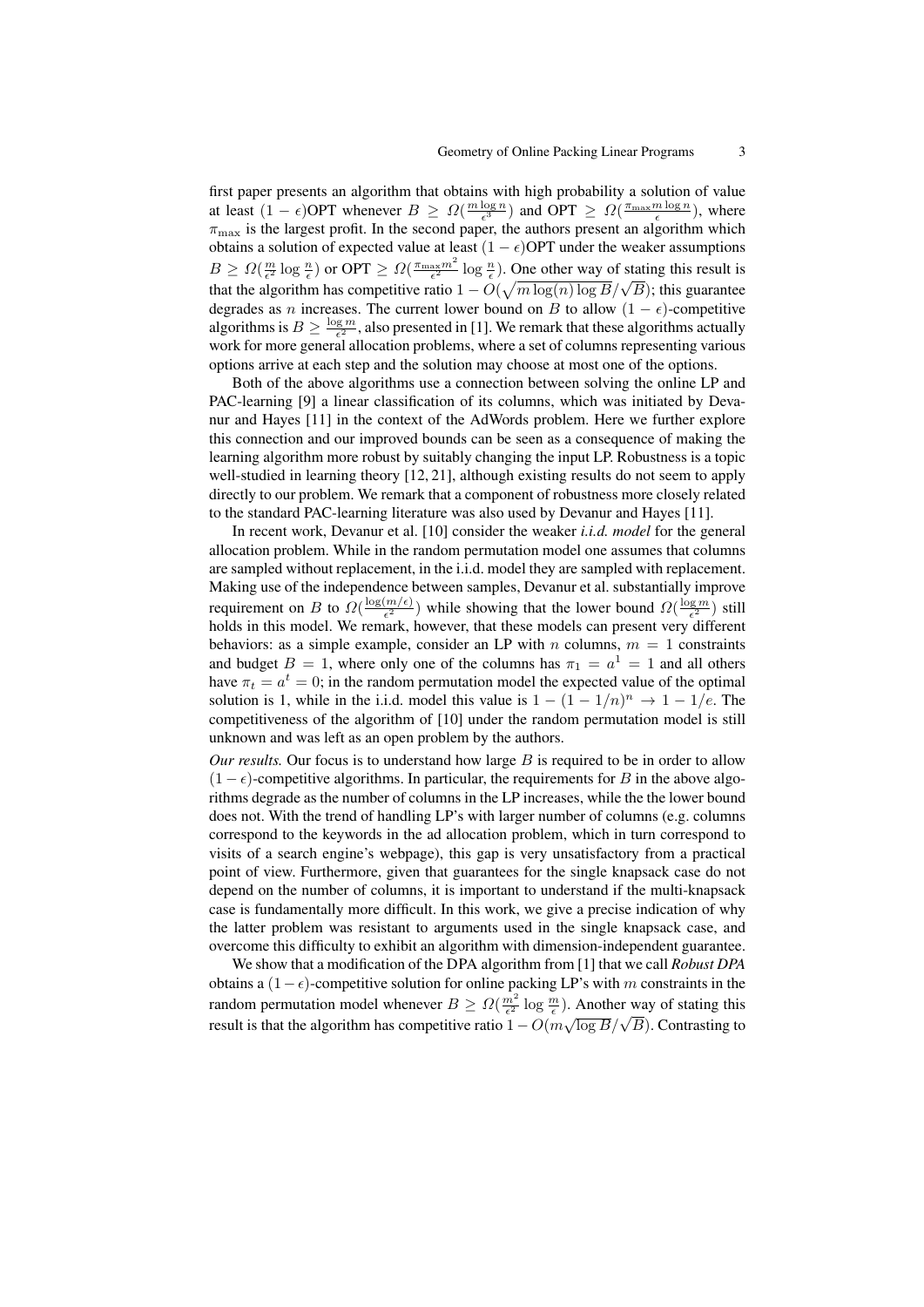previous results, our guarantee does not depend on n and in the case  $m = 1$  matches the bounds for the B-Choice Secretary Problem (up to lower order terms) and improves [3] for large B. We remark that we can replace the requirement  $B \geq \Omega(\frac{m^2}{\epsilon^2} \log \frac{m}{\epsilon})$  by OPT  $\geq \Omega(\frac{\pi_{\max}m^3}{\epsilon^2} \log \frac{m}{\epsilon})$  exactly as done in Section 5.1 of [1].

*High-level outline.* As mentioned before, we use the connection between solving an online LP and PAC-learning a good linear classification of its columns; in order to obtain the improved guarantee, we focus on tightening the bounds for the generalization error of the learning problem. More precisely, solving the LP can be seen as classifying the columns into 0/1, which corresponds to setting their associated variable to 0/1. Consider a family  $\mathcal{X} \subseteq \{0,1\}^n$  of linear classifications of the columns. Our algorithms sample a set S of columns and learn a classification  $x^S \in \mathcal{X}$  which is 'good' for the columns in  $S$  (i.e., obtains large proportional revenue while not filling up the proportionally scaled budget too much). The goal is to upper bound the probability that  $x^S$  is not good for the whole LP; this is typically done via a union bound over the classifications in  $\mathcal{X}$  [1, 11].

To obtain improved guarantees, we refine this bound using an argument akin to covering: we consider *witnesses* (Section 2.2), which are representatives of groups of 'similar' bad classifications that can be used to bound the probability that *any* classification in the group is learned; for that we need to use a non-standard measure of similarity between classifications which is based on the budget of the LP. The problem is that, when the columns  $(\pi_t, a^t)$ 's do not lie in a two-dimensional subspace of  $\mathbb{R}^m$ , the set X may contain a large number of mutually dissimilar bad classifications; this is a roadblock for obtaining a small set of witnesses. In stark contrast, when these columns do lie in a two-dimensional subspace (e.g.,  $m = 1$ ), these classifications have a much nicer structure which admits a small set of witnesses. This indicates that the latter learning problem is intrinsically more robust than the former, which seem to precisely capture the increased difficulty in obtained good bounds for the multi-row case.

Motivated by this discussion, we first consider LP's whose columns  $a^t$ 's lie in *few* one-dimensional subspaces (Section 2). For each of these subspaces, we are able to approximate the classifications induced in the columns lying in the subspace by considering a small subset of the induced classifications; patching together these partial classifications gives us a witness set for  $X$ . However, this strategy as stated does not make use of the fact that the subspaces are embedded in an m-dimensional space, and hence leads to large witness sets. By establishing a connection between the 'useful' patching possibilities with faces of a hyperplane arrangement in  $\mathbb{R}^m$  (Lemma 7), we are able to make use of the dimension of the host space and exhibit witness sets of much smaller sizes, which leads to improved bounds.

For a general packing LP, we perturb the columns  $a<sup>t</sup>$ 's to make them lie in few onedimensional subspaces that form an 'e-net' of the space, while not altering the feasibility and optimality of the LP by more than a  $(1 \pm \epsilon)$  factor (Section 3). Finally, we tighten the bound by using the idea of periodically recomputing the classification, following [1] (Section 4). We remark that omitted proofs are presented in the full version [22].

## 2 OTP for almost 1-dim columns

In this section we describe and analyze the algorithm OTP (One-Time Pricing) over LP's whose columns are contained in few 1-dimensional subspaces of  $\mathbb{R}^m$ . The overall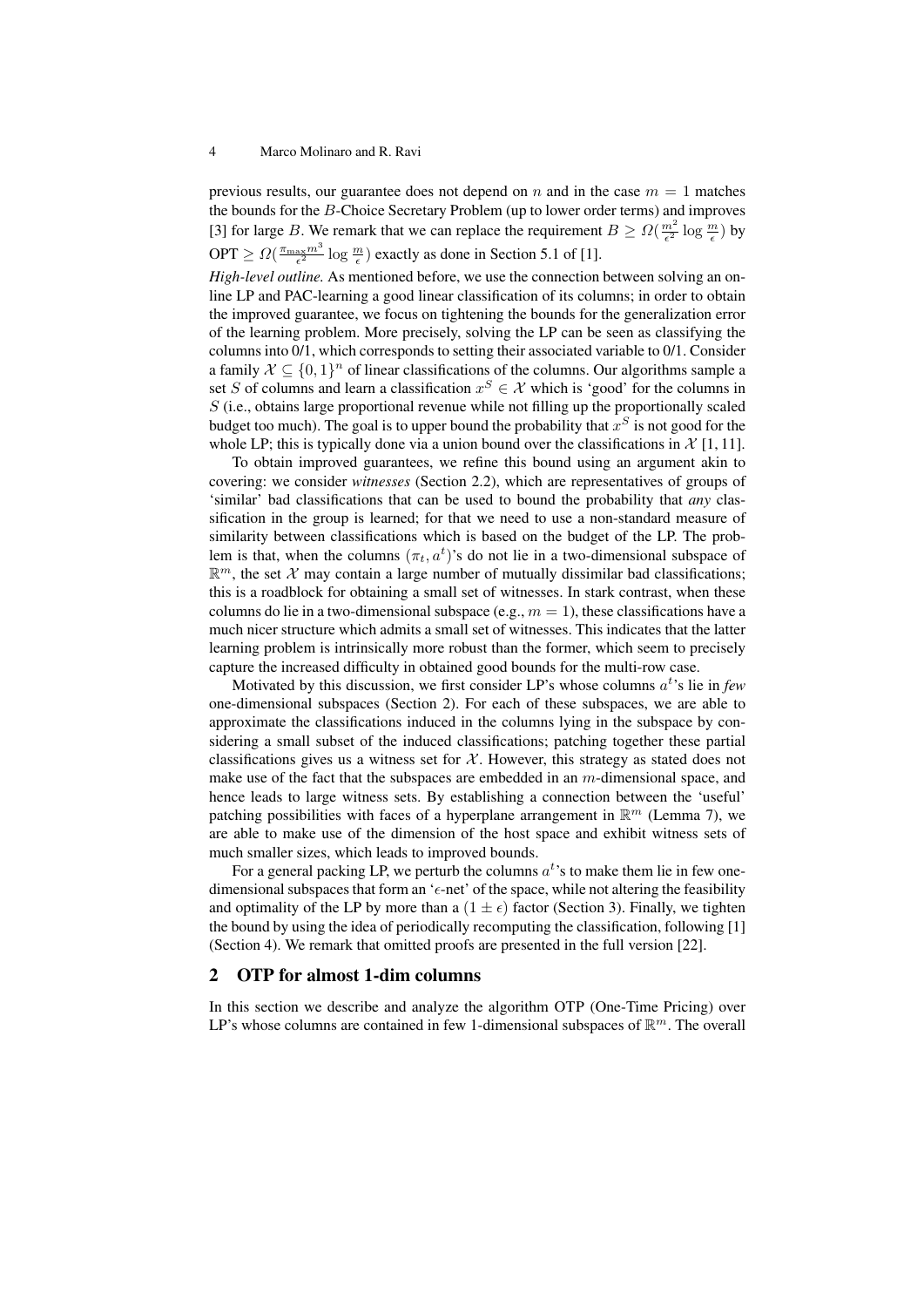goal is to find an appropriate dual (perhaps infeasible) solution  $p$  for (LP) and use it to classify the columns of the LP. More precisely, given  $p \in \mathbb{R}^m$ , we define  $x(p)_t = 1$  if  $\pi_t > pa^t$  and  $x(p)_t = 0$  otherwise. Thus,  $x(p)$  is the result of classifying the columns  $(\pi_t, a^{\overline{t}})$ 's with the homogeneous hyperplane in  $\mathbb{R}^{m+1}$  with normal  $(-1, p)$ . The motivation behind this classification is that it selects the columns which have positive reduced cost with respect to the dual solution  $p$ , or alternatively, it solves to optimality the Lagrangian relaxation that uses  $p$  as multipliers.

*Sampling LP's.* In order to obtain a good dual solution  $p$  we use the (random) LP consisting on the first s columns of (LP) with appropriately scaled right-hand side.

$$
\max \sum_{t=1}^{s} \pi_{\sigma(t)} x_{\sigma(t)} \qquad ((s, \delta) \text{-LP})
$$
\n
$$
\sum_{t=1}^{s} a^{\sigma(t)} x_{\sigma(t)} \le \frac{s}{n} \delta B
$$
\n
$$
x_{\sigma(t)} \in [0, 1] \quad t = 1, ..., s.
$$
\n
$$
\max \sum_{t=1}^{s} a^{\sigma(t)} x_{\sigma(t)} \le \frac{s}{n} \delta B
$$
\n
$$
p \ge 0
$$
\n
$$
\alpha \ge 0.
$$
\n
$$
(s, \delta) \text{-Dual}
$$
\n
$$
p \ge 0
$$
\n
$$
\alpha \ge 0.
$$
\n
$$
(s, \delta) \text{-Dual}
$$

Here  $\sigma$  denotes the random permutation of the columns of the LP. We use OPT(s,  $\delta$ ) to denote the optimal value of  $(s, \delta)$ -LP and OPT $(s)$  to denote the optimal value of  $(s, 1)$ -LP.

The static pricing algorithm OTP of [1] can then be described as follows.<sup>2</sup>

- 1. Wait for the first  $\epsilon n$  columns of the LP (indexed by  $\sigma(1), \sigma(2), \ldots, \sigma(\epsilon n)$ ) and solve  $(\epsilon n, 1 - \epsilon)$ -Dual. Let  $(p, \alpha)$  be the obtained dual optimal solution.
- 2. Use the classification given by p as above by setting  $x_{\sigma(t)} = x(p)_{\sigma(t)}$  for  $t =$  $\epsilon n + 1, \epsilon n + 2, \ldots$  for as long as the solution obtained remains valid. From this point on set all further variables to zero.

Note that by definition this algorithm outputs a feasible solution with probability one. Our goal is then to analyze the quality of the solution produced, ultimately leading to the following theorem.

**Theorem 1.** *Fix*  $\epsilon \in (0,1]$ *. Suppose that there are*  $K \geq m$  *1-dim subspaces of*  $\mathbb{R}^m$ *containing the columns*  $a^t$ 's and that  $B \geq \Omega\left(\frac{m}{\epsilon^3} \log \frac{K}{\epsilon}\right)$ . Then algorithm OTP returns *a feasible solution with expected value at least*  $(1 - 5\epsilon)$ *OPT.* 

Let  $S = {\sigma(1), \ldots, \sigma(\epsilon n)}$  be the (random) index set of the columns sampled by OTP. We use  $p^S$  to denote the optimal dual solution obtained by OTP; notice that  $p^S$  is completely determined by S. To simplify the notation, we also use  $x^S$  to denote  $x(p^S)$ .

Notice that, for all the scenarios where  $x^S$  is feasible, the solution returned by OTP is identical to  $x^S$  with its components  $x^S_{\sigma(1)}, \ldots, x^S_{\sigma(\epsilon n)}$  set to zero. Given this observation and the fact that  $\mathbb{E}[\sum_{t \leq \epsilon n} \pi_{\sigma(t)} x_{\sigma(t)}^S] \leq \epsilon \text{OPT}$ , one can prove that the following proposition implies Theorem  $\overline{1}$ .

**Proposition 1.** *Fix*  $\epsilon \in (0, 1]$ *. Suppose that there are*  $K \ge m$  *1-dim subspaces of*  $\mathbb{R}^m$ *containing the columns*  $a^t$ 's and that  $B \geq \Omega\left(\frac{m}{\epsilon^3} \log \frac{K}{\epsilon}\right)$ . Then with probability at least  $(1 - \epsilon)$ ,  $x^S$  *is a feasible solution for* (LP) *with value at least*  $(1 - 3\epsilon)$ *OPT.* 

<sup>2</sup> To simplify the exposition, we assume that  $\epsilon n$  is an integer.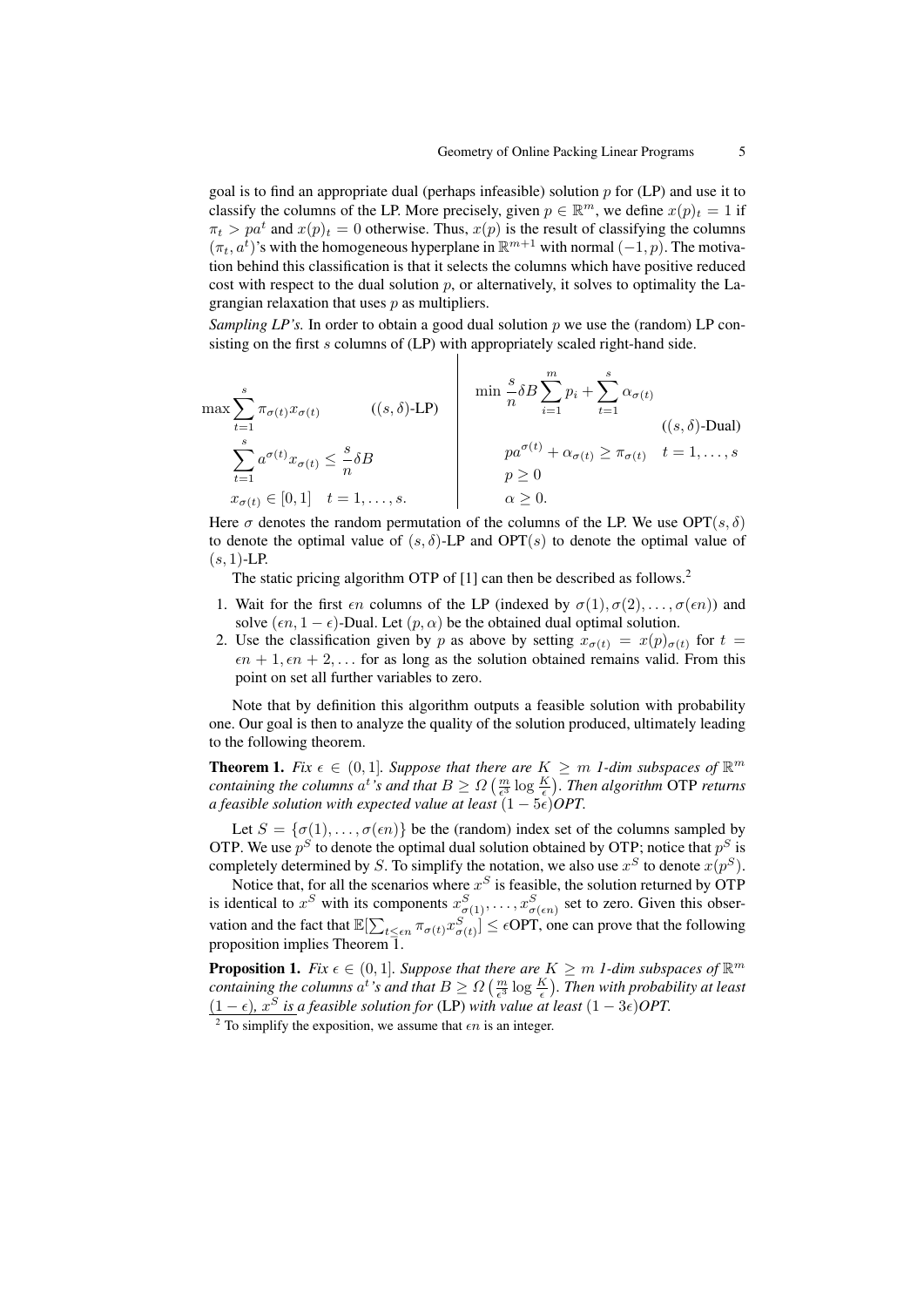#### 2.1 Connection to PAC learning

We assume from now on that  $B \geq \Omega(\frac{m}{\epsilon^3} \log \frac{K}{\epsilon})$ . Let  $\mathcal{X} = \{x(p) : p \in \mathbb{R}^m_+\} \subseteq$  $\{0,1\}^n$  denote the set of all possible linear classifications of the LP columns which can be generated by OTP. With slight overload in the notation, we identify a vector  $x \in \{0,1\}^n$  with the subset of  $[n]$  corresponding to its support.

**Definition 1 (Bad solution).** *Given a scenario, we say that*  $x^S$  *is* bad *if it does not satisfy the properties of Proposition 1, namely* x <sup>S</sup> *is either infeasible or has value less than*  $(1 - 3\epsilon)$ *OPT. We say that*  $x^S$  *is good otherwise.* 

As noted in previous work, since our decisions are made based on reduced costs it suffices to analyze the *budget occupation* (or complementary slackness) of the solution in order to understand its *value*. To make this precise, given  $x \in \{0,1\}^n$  let  $a_i(x) = \sum_{t \in x} a_i^t$  be its occupation of the *i*th budget and let  $a_i^S(x) = \frac{1}{\epsilon} \sum_{t \in x \cap S} a_i^t$  be its appropriately scaled occupation of *i*th budget in the sampled LP (recall  $|S| = \epsilon n$ ).

**Lemma 1.** Consider a scenario where  $x^S$  satisfies: (i) for all  $i \in [m]$ ,  $a_i(x^S) \leq B$  and (*ii*) for all  $i \in [m]$  with  $p_i^S > 0$ ,  $a_i(x^S) \ge (1 - 3\epsilon)B$ . Then  $x^S$  is good.

Moreover, since we are making decisions based on the *optimal* reduced cost for the sampled LP, our solution satisfies the above properties for the sampled LP.

**Lemma 2.** In every scenario,  $x^S$  satisfies the following: (i) for all  $i \in [m]$ ,  $a_i^S(x^S) \leq$  $(1 - \epsilon)B$  *and (ii) for every*  $i \in [m]$  *with*  $p_i^S > 0$ ,  $a_i^S(x^S) \geq (1 - 2\epsilon)B$ .

Given that  $a_i(x) = \mathbb{E}[a_i^S(x)]$  for all x, the idea is to use concentration inequalities to argue that the conditions in Lemma 1 hold with good probability. Although concentration of  $a_i^S(x)$  for *fixed* x can be achieved via Chernoff-type bounds, the quantity  $a_i^S(x^S)$  has undesired correlations; obtaining an effective bound is the main technical contribution of this paper.

**Definition 2** (Badly learnable). *For a given scenario, we say that*  $x \in \mathcal{X}$  *can be* badly learned for budget *i* if *either* (*i*)  $a_i^S(x) \le (1 - \epsilon)B$  and  $a_i(x) > B$  or (*ii*)  $a_i^S(x) \ge$  $(1 - 2\epsilon)B$  *and*  $a_i(x) < (1 - 3\epsilon)B$ .

Essentially these are the classifications which look good for the sampled  $(\epsilon n, 1-\epsilon)$ -LP but are actually bad for (LP). Putting Lemmas 1 and 2 together and unraveling the definitions gives that

$$
\Pr\left(x^S \text{ is bad}\right) \leq \Pr\left(\bigvee_{i \in [m], x \in \mathcal{X}} x \text{ can be badly learned for budget } i\right).
$$

Notice that the right-hand side of this inequality does not depend on  $x^S$ , it is only a function of how skewed  $a_i^S(x)$  is as compared to its expectation  $a_i(x)$  (over all  $x \in \mathcal{X}$ ).

Usually the right-hand side in the previous equation is upper bounded by taking a union bound over all its terms [1]. Unfortunately this is too wasteful: when x and  $x'$ are 'similar' there is a large overlap between the scenarios where  $a_i^S(x)$  is skewed and those where  $a_i^S(x')$  is skewed. In order to obtain improved guarantees, we introduce in the next section a new way of bounding the right-hand side of the above expression.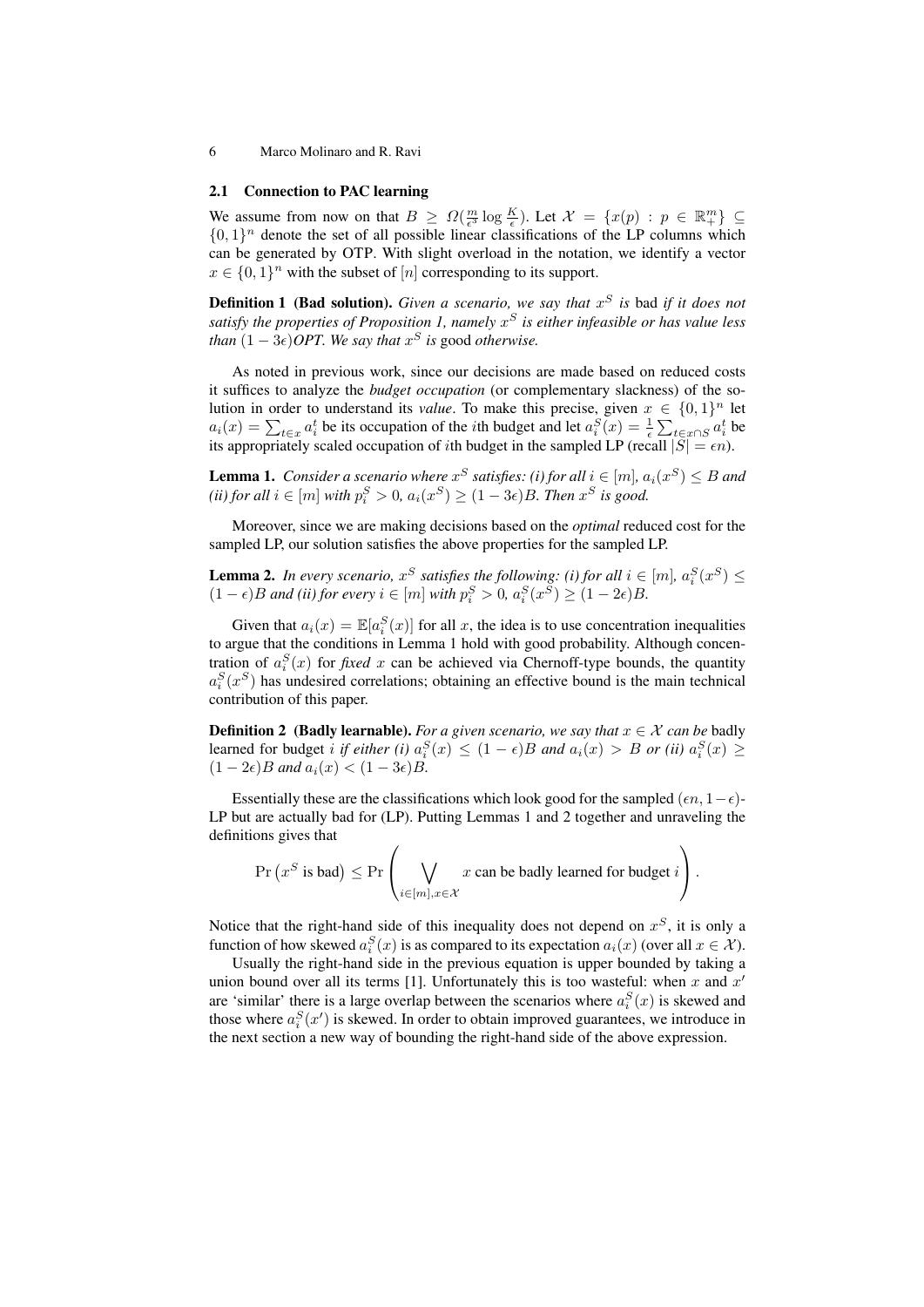#### 2.2 Similarity via witnesses

First, we partition the classifications which can be badly learned for budget  $i$  into two sets, depending on why they are bad: for  $i \in [m]$ , let  $\mathcal{X}_i^+ = \{x \in \mathcal{X} : a_i(x) > B\}$ and  $\mathcal{X}_i^- = \{x \in \mathcal{X} : a_i(x) < (1 - 3\epsilon)B\}$ . In order to simplify the notation, given a set x we define skew $m_i(\epsilon, x)$  to be the event that  $a_i^S(x) \le (1 - \epsilon)B$  and skewp $_i(\epsilon, x)$ to be the event that  $a_i^S(x) \geq (1 - 2\epsilon)B$ . Notice that if  $x \in \mathcal{X}_i^+$ , then skewm $_i(\epsilon, x)$  is the event that  $a_i^S(x)$  is significantly smaller than its expectation (skewed in the minus direction), while for  $x \in \mathcal{X}_i^-$  skew $p_i(\epsilon, x)$  is the event that  $a_i^S(x)$  is significantly larger than its expectation (skewed in the plus direction). These definitions directly give the equivalence

$$
\Pr\left(\bigvee_{i,x\in\mathcal{X}}x\text{ can be badly learned for budget }i\right)=\Pr\left(\bigvee_{i,x\in\mathcal{X}^+_i}\text{skewm}_i(\epsilon,x)\vee \bigvee_{i,x\in\mathcal{X}^-_i}\text{skewp}_i(\epsilon,x)\right).
$$

In order to introduce the concept of witnesses, consider two sets  $x, x'$ , say, in  $\mathcal{X}_i^+$ . Take a subset  $w \subseteq x \cap x'$ ; the main observation is that, since  $a^t \geq 0$  for all t, for all scenarios we have  $a_i^S(w) \le a_i^S(x)$  and  $a_i^S(w) \le a_i^S(x')$ . In particular, the event skew $m_i(\epsilon, x)$   $\vee$  skew $m_i(\epsilon, x')$  is contained in skew $m_i(\epsilon, w)$ . The set w serves as a witness for scenarios which are skewed for either x or  $x'$ ; if additionally  $a_i(w)$  reasonably larger than  $(1 - \epsilon)B$ , we can then use concentration inequalities over skewm<sub>i</sub> $(\epsilon, w)$  in order to bound probability of skewm $(\epsilon, x)$   $\vee$  skewm $(\epsilon, x')$ . This ability of bounding multiple terms of the right-hand side of (2.2) simultaneously is what gives an improvement over the naive union bound.

**Definition 3** (Witness). We say that  $W_i^+$  is a witness set for  $\mathcal{X}_i^+$  if: (i) for all  $w \in \mathcal{W}_i^+$ ,  $a_i(w) \ge (1 - \epsilon/2)B$  and (ii) for all  $x \in \mathcal{X}_i^+$  there is  $w \in \mathcal{W}_i^+$  contained in x. Similarly, *we say that*  $W_i^-$  *is a* witness set *for*  $\mathcal{X}_i^-$  *if: (i) for all*  $w \in W_i^-$ ,  $a_i(w) \leq (1 - 3\epsilon/2)B$ *and (ii) for all*  $x \in \mathcal{X}_i^-$  *there is*  $w \in \mathcal{W}_i^-$  *containing*  $x$ *.* 

As indicated by the previous discussion, given witness sets  $\mathcal{W}_i^+$  and  $\mathcal{W}_i^-$  for  $\mathcal{X}_i^+$ and  $\mathcal{X}_i^-$ , we directly get the bound

$$
\Pr\left(\bigvee_{i,x\in\mathcal{X}_i^+}\text{skewm}(\epsilon,x)\vee\bigvee_{i,x\in\mathcal{X}_i^-}\text{skewp}(\epsilon,x)\right)\leq \Pr\left(\bigvee_{i,w\in\mathcal{W}_i^+}\text{skewm}(\epsilon,w)\vee\bigvee_{i,w\in\mathcal{W}_i^-}\text{skewp}(\epsilon,w)\right).
$$
(2.1)

Putting together the last three displayed equations and using Chernoff-type bounds, we can get an upper estimate on the probability that  $x<sup>S</sup>$  is bad in terms of the size of witnesses sets.

**Lemma 3.** Suppose that, for all  $i \in [m]$ , there are witness sets for  $\mathcal{X}_i^+$  and  $\mathcal{X}_i^-$  of size *at most M. Then*  $\Pr(x^S \text{ is bad}) \leq 8mM \exp\left(-\frac{\epsilon^3 B}{33}\right)$ .

One natural choice of a witness set for, say,  $\mathcal{X}_i^+$  is the collection of all of its minimal sets; unfortunately this may not give a witness set of small enough size. But notice that a witness set need not be a subset of  $\mathcal{X}_i^+$  (or even  $\mathcal{X}$ ). Allowing elements outside  $\mathcal{X}_i^+$ gives the flexibility of obtaining witnesses which are associated to multiple "similar" minimal elements of  $\mathcal{X}_i^+$ , which is effective in reducing the size of witness sets.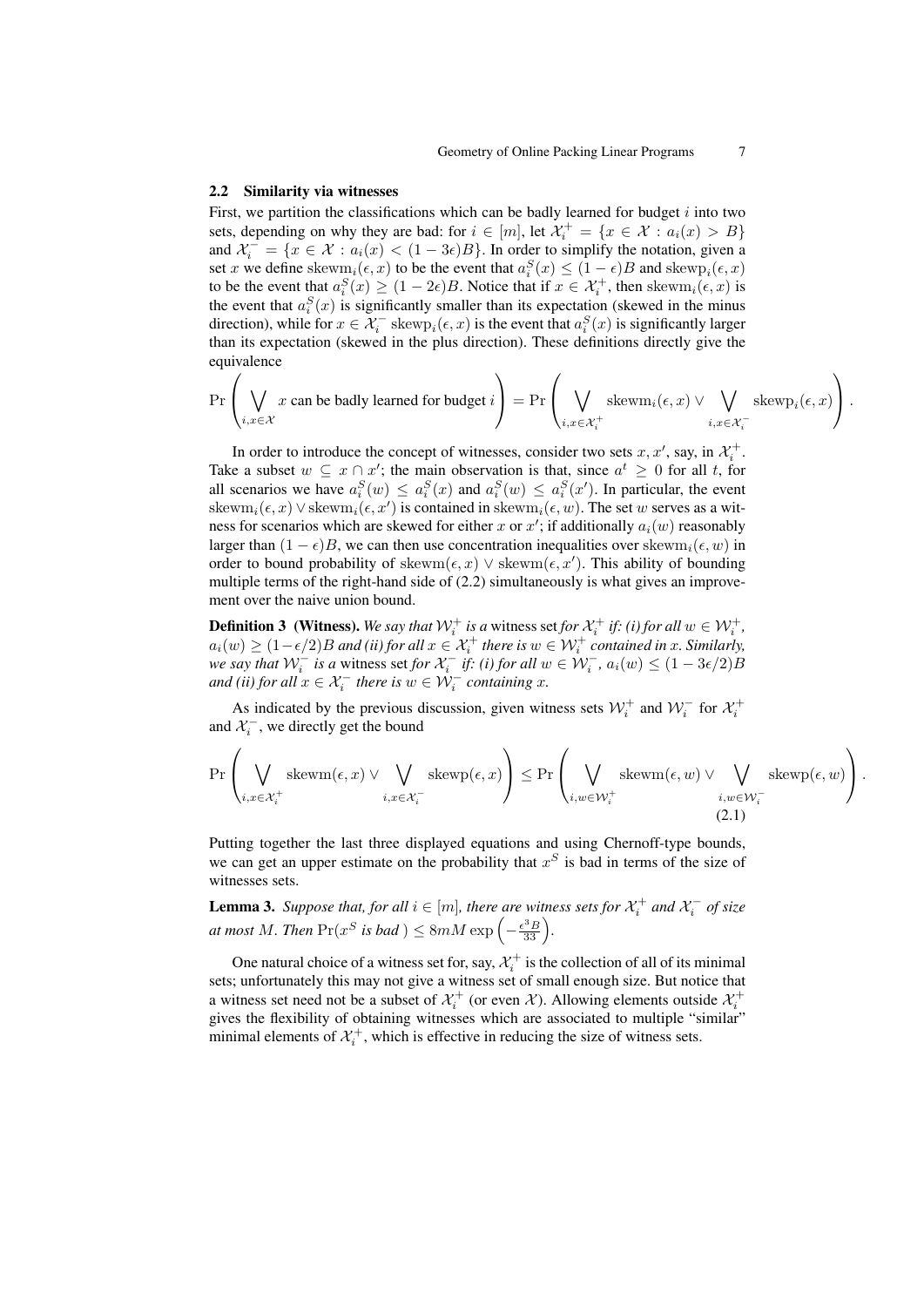#### 2.3 Small witness sets for almost 1-dim columns

Given the previous lemma, our task is to find small witness sets. Unfortunately, when the  $(\pi_t, a^t)$ 's lie in a space of dimension at least 3,  $\mathcal{X}_i^+$  and  $\mathcal{X}_i^-$  may contain many  $(\Omega(n))$  disjoint sets [22], which shows that in general we cannot find small witness sets directly. This sharply contrasts with the case where the  $(\pi_t, a^t)$ 's lie in a 2-dimensional subspace of  $\mathbb{R}^{m+1}$ , where one can show that X is a union of 2 chains with respect to inclusion. In the special case where the  $a^t$ 's lie in a 1-dimensional subspace of  $\mathbb{R}^m$ , we show that  $\mathcal{X}$  is actually a single chain (Lemma 5) and therefore we can take  $\mathcal{W}_i^+$  as the minimal set of  $\mathcal{X}_i^+$  and  $\mathcal{W}_i^-$  as *the* maximal set of  $\mathcal{X}_i^-$ .

Due to the above observations, we focus on LP's whose  $a^t$ 's lie in *few* 1-dimensional subspaces. In this case,  $\mathcal{X}_i^+$  and  $\mathcal{X}_i^-$  are sufficiently well-behaved so that we can find small (independent of  $n$ ) witness sets.

**Lemma 4.** Suppose that there are  $K \geq m$  1-dimensional subspaces of  $\mathbb{R}^m$  which contain the  $a^t$  's. Then there are witness sets for  $\mathcal{X}_i^+$  and  $\mathcal{X}_i^-$  of size at most  $(O(\frac{K}{\epsilon}\log\frac{K}{\epsilon}))^m$ .

To prove this lemma, assume its hypothesis and partition the index set  $[n]$  into  $C_1, C_2, \ldots, C_K$  such that for all  $j \in [K]$  the columns  $\{a^t\}_{t \in C_j}$  belong to the same 1-dimensional subspace. Equivalently, for each  $j \in [K]$  there is a vector  $c^j$  of  $\ell_{\infty}$ -norm 1 such that for all  $t \in C_j$  we have  $a^t = ||a^t||_{\infty} c^j$ . An important observation is that now we can order the columns (locally) by the ratio of profit over budget occupation: without loss of generality assume that for all  $j \in [K]$  and  $t, t' \in C_j$  with  $t < t'$ , we have  $\frac{\pi_t}{\|a^t\|_{\infty}} \ge \frac{\pi_{t'}}{\|a^{t'}\|_{\infty}}$ .<sup>3</sup>

Given a classification x, we use  $x|_{C_j}$  to denote its projection onto the coordinates in  $C_j$ ; so  $x|_{C_j}$  is the induced classification on columns with indices in  $C_j$ . Similarly, we define  $\mathcal{X}|_{C_j} = \{x|_{C_j} : x \in \mathcal{X}\}$  as the set of all classifications induced in the columns in  $C_j$ . The most important structure that we get from working with 1-d subspaces, which is implied by the local order of the columns, is the following.

# **Lemma 5.** For each  $j \in [K]$ , the sets in  $\mathcal{X}|_{C_j}$  are prefixes of  $C_j$ .

To simplify the notation fix  $i \in [m]$  for the rest of this section, so we aim at providing witness sets for  $\mathcal{X}_i^+$  and  $\mathcal{X}_i^-$ . The idea is to group the classifications according to their budget occupation caused by the different column classes  $C_j$ 's. To make this formal, start by covering the interval  $[0, B+m]$  with intervals  $\{I_\ell\}_{\ell \in L}$ , where  $I_0 = [0, \frac{\epsilon B}{4K})$ and  $I_\ell = \left[\frac{\epsilon B}{4K}(1+\frac{\epsilon}{4})^{\ell-1}, \frac{\epsilon B}{4K}(1+\frac{\epsilon}{4})^{\ell}\right]$  for  $\ell > 0$  and  $L = \{0, \ldots, \lceil \log_{1+\epsilon/4} \frac{8K}{\epsilon} \rceil\}$  (note that since  $B \ge m$ , we have  $B + m \le 2B$ ). Define  $\mathcal{B}_{i,j}^{\ell}$  as the set of partial classifications  $y \in \mathcal{X}|_{C_j}$  whose budget occupation  $a_i(y)$  lie in the interval  $I_\ell$ . For  $v \in L^K$ define the family of classifications  $\mathcal{B}_i^v = \{(y^1, y^2, \dots, y^K) : y^j \in \mathcal{B}_{i,j}^{v_j}\}\.$  The  $\mathcal{B}_i^v$ 's then provide the desired grouping of the classifications. Note that the  $\mathcal{B}_i^{\nu}$ 's may include classifications not in  $\mathcal X$  and may not include classifications in  $\mathcal X$  which have occupation  $a_i(.)$  greater than  $B + m$ .

Now consider a non-empty  $\mathcal{B}_i^v$ . Let  $\underline{w}_i^v$  be the inclusion-wise smallest element in  $\mathcal{B}_i^v$ . Notice that such unique smallest element exists: since  $\chi|_{C_j}$  is a chain, so is  $\mathcal{B}_{i,j}^{v_j}$ , and hence  $\underline{w}_i^v$  is the product (over j) of the smallest elements in the sets  $\{\mathcal{B}_{i,j}^{v_j}\}_j$ . Similarly,

<sup>&</sup>lt;sup>3</sup> Notice that this ratio is well-defined since by assumption  $a^t \neq 0$  for all  $t \in [n]$ .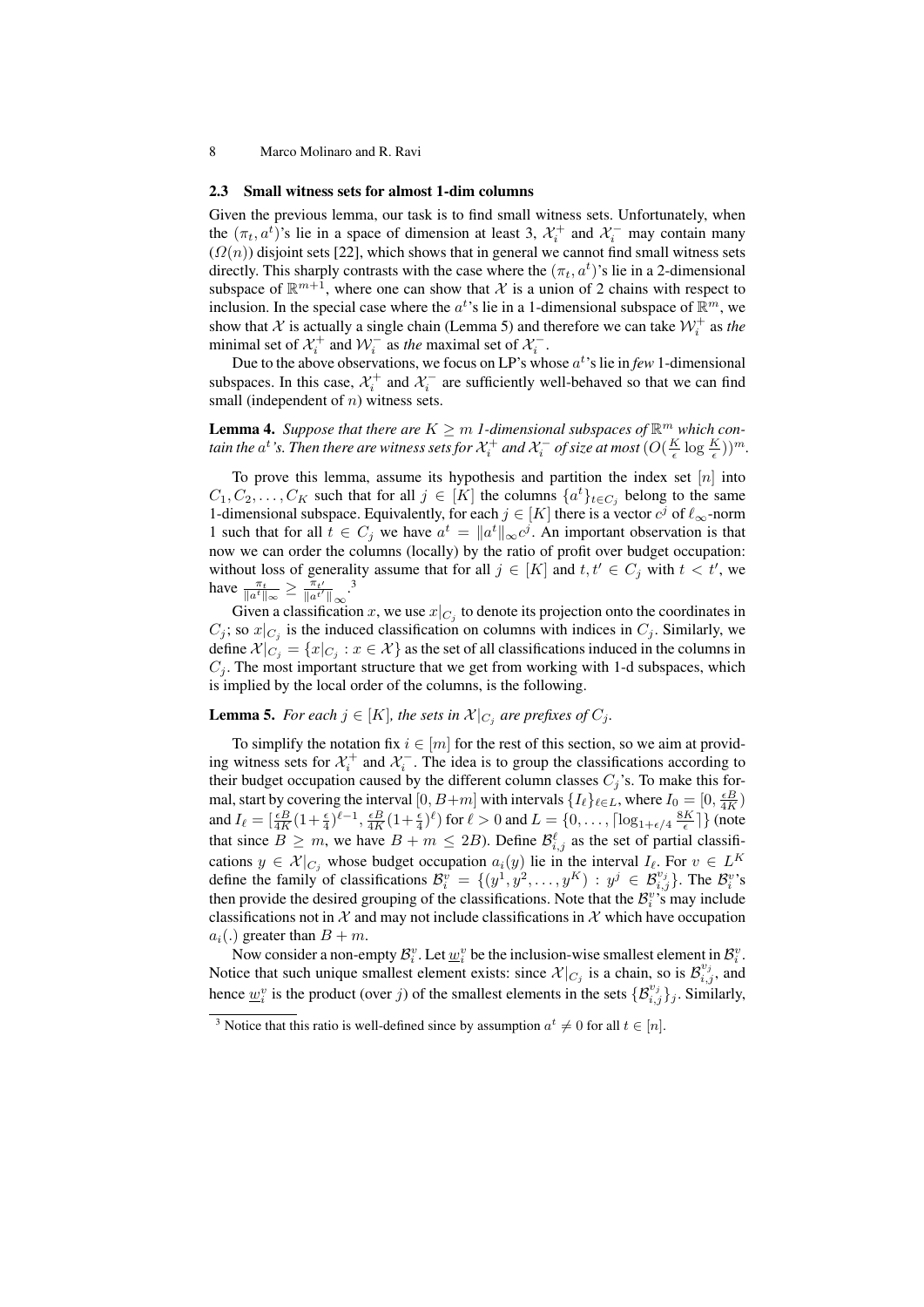let  $\overline{w}_i^v$  denote the largest element in  $\mathcal{B}_i^v$ . Intuitively,  $\underline{w}_i^v$  and  $\overline{w}_i^v$  will serve as witnesses for all the sets in  $\mathcal{B}_i^v$ .

Finally, define the witness sets by adding the  $\underline{w}_i^v$  and  $\overline{w}_i^v$ 's of appropriate size corresponding to meaningful  $\mathcal{B}_i^v$ 's: set  $\mathcal{W}^+_i = \{\underline{w}_i^v : v \in L^{\check{K}}, \mathcal{B}_i^v \cap \mathcal{X} \neq \emptyset, a_i(\underline{w}_i^v) \geq 0\}$  $(1 - \epsilon/2)B$  and  $W_i^- = \{\overline{w}_i^v : v \in L^K, \mathcal{B}_i^v \cap \mathcal{X} \neq \emptyset, a_i(\overline{w}_i^v) \leq (1 - 3\epsilon/2)B\}.$ 

It is not too difficult to see that, say,  $W_i^+$  is a witness set for  $\mathcal{X}_i^+$ : If  $x \in \mathcal{X}_i^+$  belongs to some  $\mathcal{B}_i^v$ , then  $\underline{w}_i^v$  belongs to  $\mathcal{W}_i^+$  and is easily shown to be a witness for x. However, if x does not belong to any  $\mathcal{B}_i^v$ , by having too large  $a_i(x)$ , the idea is to find  $x' \subseteq x$ which belongs to some  $\mathcal{B}_i^v$  *and* to X, and then use  $\underline{w}_i^v$  as witness for x. We note that ignoring induced classifications with occupation larger than  $B + m$  and ignoring  $B_i^v$ 's which do not intersect  $\mathcal X$  is very important for guaranteeing that  $\mathcal W_i^+$  and  $\mathcal W_i^-$  are small.

**Lemma 6.** The sets  $\mathcal{W}_i^+$  and  $\mathcal{W}_i^-$  are witness sets for  $\mathcal{X}_i^+$  and  $\mathcal{X}_i^-$ .

*Bounding the size of witness sets.* Clearly the witness sets  $W_i^+$  and  $W_i^-$  have size at most  $|L|^K$ . Although this size is independent of n, it is still unnecessarily large since it only uses locally (for each  $C_i$ ) the fact that X consists of linear classifications; in particular, it does not use the dimension of the ambient space  $\mathbb{R}^m$ . Now we sketch the argument for an improved bound, and details are provided in the full version.

First notice that the partial classification  $x(p)|_{C_j}$  is completely defined by the value pc<sup>j</sup>. Thus, if  $J \subseteq [K]$  is such that the directions  $\{c^j\}_{j \in J}$  form a basis of  $\mathbb{R}^m$  then knowing  $pe^{j}$  for all  $j \in J$  completely determines the whole classification  $x(p)$ . Similarly, if we know that  $x(p)|_{C_j} \in \mathcal{B}_i^{v_j}$  for all  $j \in J$ , then for each  $j \notin J$  we should have fewer possible  $\mathcal{B}_i^{v_j}$ 's where the partial classification  $x(p)|_{C_j}$  can belong to; this indicates that some of the sets  $\{\mathcal{B}_{i}^{v}\}_{v\in L^{K}}$  do not contain any element from X, which implies a reduced size for the witness sets.

In order to capture this idea, we focus on the space of dual vectors  $p$  and define the sets  $P_j^\ell = \{p \in \mathbb{R}_+^m : x(p)|_{C_j} \in \mathcal{B}_{i,j}^\ell\}$  and  $P^v = \{p \in \mathbb{R}_+^m : x(p) \in \mathcal{B}_i^v\}$ . Notice that  $P^v = \bigcap_j P_j^{v_j}$  and that  $\mathcal{B}_i^v$  is empty iff  $P^v$  is. The main step is to show that each  $P_j^{\ell}$  is a polyhedron with 'few' facets, which uses the definition of  $x(p)$  and Lemma 5. We then consider the arrangement of the hyperplanes which are facet-defining for the  $P_j^{\ell}$ 's and conclude that the  $P^{\nu}$ 's are given by unions of the cells in this arrangement; classical bounds on the number of cells in a hyperplane arrangement in  $\mathbb{R}^m$  then allow us to upper bound the number of nonempty  $P^v$ 's. This gives the following.

**Lemma 7.** At most  $(O(\frac{K}{\epsilon} \log \frac{K}{\epsilon}))^m$  of the  $\mathcal{B}_i^v$ 's contain an element from X.

This implies that both  $W_i^+$  and  $W_i^-$  have size at most  $(O(\frac{K}{\epsilon} \log \frac{K}{\epsilon}))^m$ , which then proves Lemma 4. Finally, applying Lemma 3 we conclude the proof of Proposition 1.

#### 3 Robust OTP

In this section we consider (LP) with columns that may not belong to few 1-dimensional subspaces. Given the results of the previous section we would like to perturb the columns of this LP so that it belongs to few 1-dim subspaces, and such that an approximate solution for this perturbed LP is also an approximate solution for the original one. More precisely, we obtain a set of vectors  $Q \subseteq \mathbb{R}^m$  and transform each column  $a^t$  into a column  $\tilde{a}^t$  which is a scaling of a vector in  $Q$ , and we let the rewards  $\pi_t$  remain unchanged.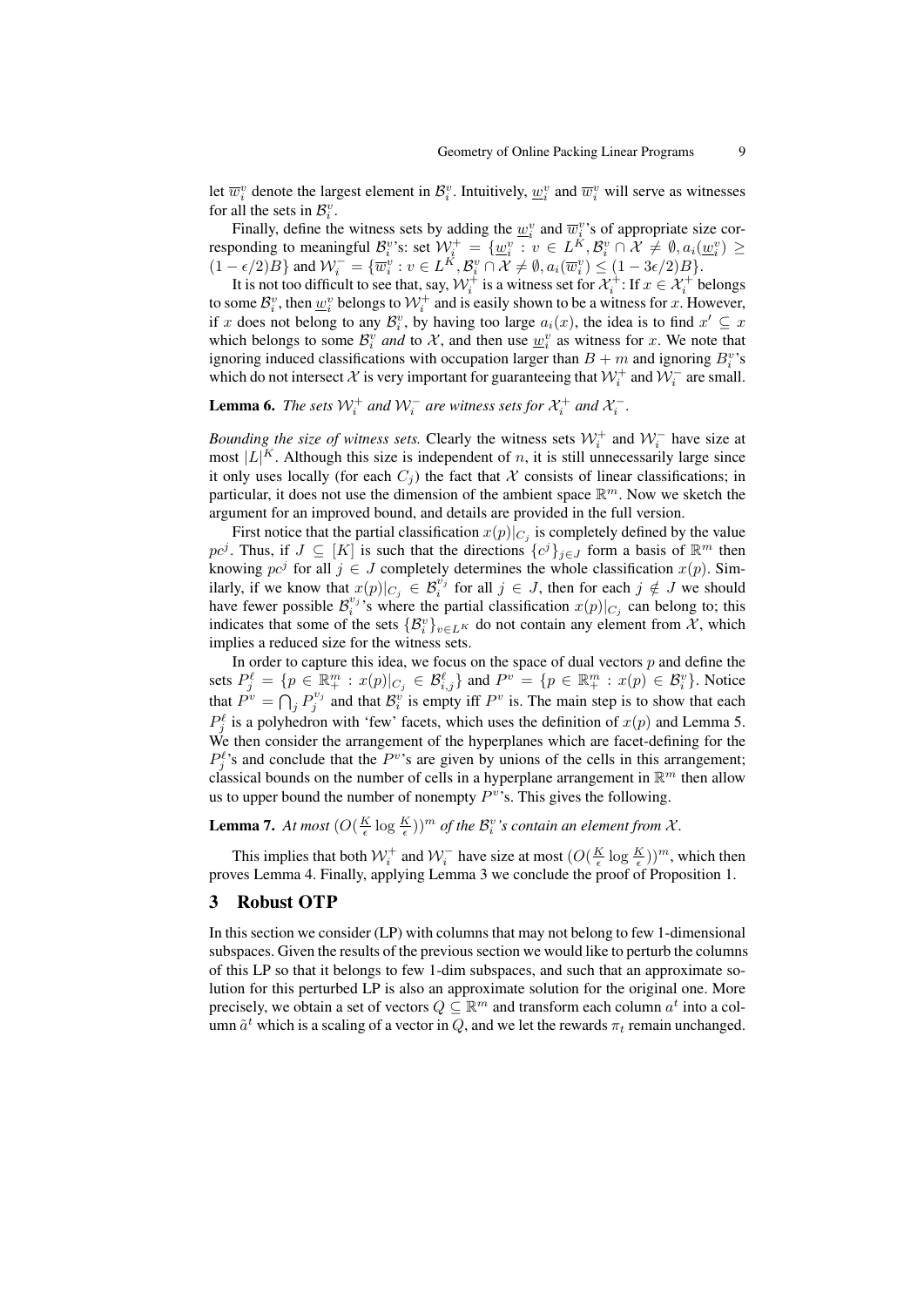The crucial observation is that the solutions of an LP are robust to slight changes in the the constraint matrix.

**Lemma 8.** Consider real numbers  $\pi_1, \ldots, \pi_n$  and vectors  $a^1, \ldots, a^n$  and  $\tilde{a}^1, \ldots, \tilde{a}^n$  $\lim_{n \to \infty} \frac{1}{n}$  *such that*  $\|\tilde{a}^t - a^t\|_{\infty} \le \frac{\epsilon}{m+1} \|a^t\|_{\infty}$ . If x is an  $\epsilon$ -approximate solution for (LP) with columns  $(\pi_t, \tilde{a}^t)$  and right-hand side  $(1 - \epsilon)B$ , then x is a  $(1 - 2\epsilon)$ -approximate *solution for* (LP)*.*

*Perturbing the columns.* To simplify the notation, set  $\delta = \frac{\epsilon}{m+1}$ ; for simplicity of exposition we assume that  $1/\delta$  is integral. When constructing Q we want the rays spanned by the each of its vectors to be "uniform" over  $\mathbb{R}^m_+$ . Using  $\ell_{\infty}$  as normalization, let Q be a  $\delta$ -net of the unit  $\ell_{\infty}$  sphere, namely let Q be the vectors in  $\{0, \delta, 2\delta, 3\delta, \ldots, 1\}^m$ which have  $\ell_{\infty}$  norm 1. Note that  $|Q| = (O(\frac{m}{\epsilon}))^m$ .

Given a vector  $a^t \in \mathbb{R}^m$  we let  $\tilde{a}^t = \|a^t\|_{\infty} q^t$ , where  $q^t$  is the vector in Q closest (in  $\ell_{\infty}$ ) to  $\frac{a^t}{\|a^t\|}$  $\frac{a^t}{\|a^t\|_{\infty}}$ . By definition of Q, for every vector  $v \in \mathbb{R}^m$  with  $||v||_{\infty} = 1$  there is a vector  $q \in Q$  with  $||v - q||_{\infty} \leq \delta$ . It then follows from positive homogeneity of norms that the  $\tilde a^t$ 's satisfy the property required in Lemma 8:  $\|a^t - \tilde a^t\|_\infty \leq \delta \|a^t\|_\infty.$ *Algorithm Robust* OTP*.* One way to think of the algorithm Robust OTP is that it works in two phases. First, it transforms the vectors  $a^t$  into  $\tilde{a}^t$  as described above. Then it returns the solution obtained by running the algorithm OTP over the LP with columns  $(\pi_t, \tilde{a}^t)$  and right-hand side  $(1 - \epsilon)B$ . Notice that this algorithm can indeed be implemented to run in an online fashion.

Putting together the discussion in the previous paragraphs and the guarantee of OTP for almost 1-dim columns given by Theorem 1 with  $K = |Q| = (O(\frac{m}{\epsilon}))^m$ , we obtain the following theorem.

**Theorem 2.** Fix  $\epsilon \in (0,1]$  and suppose  $B \geq \Omega\left(\frac{m^2}{\epsilon^3} \log \frac{m}{\epsilon}\right)$ . Then algorithm Robust OTP *returns a solution to the online* (LP) *with expected value at least*  $(1 - 10\epsilon)$ *OPT*.

## 4 Robust DPA

In this section we describe our final algorithm, which has an improved dependence on  $1/\epsilon$ . Following [1], the idea is to update the dual vector used in the classification as new columns arrive: we use the first  $2^i \epsilon n$  columns to classify columns  $2^i \epsilon n + 1, \ldots, 2^{i+1} \epsilon n$ . This leads to improved generalization bounds, which in turn give the reduced dependence on  $1/\epsilon$ . The algorithm Robust DPA (as the algorithm DPA) can be seen as a combination of solutions to multiple sampled LP's, obtained via a modification of OTP denoted by  $(s, \delta)$ -OTP.

*Algorithm* ( $s, \delta$ )-OTP. This algorithm aims at solving the program ( $2s, 1$ )-LP and can be described as follows: it finds an optimal dual solution  $(p, \alpha)$  for  $(s,(1 - \delta))$ -LP and sets  $x_{\sigma(t)} = x(p)_{\sigma(t)}$  for  $t = s + 1, s + 2, \ldots, t' \leq 2s$  such that  $t'$  is the maximum one guaranteeing  $\sum_{t=s+1}^{2s} a^{\sigma(t)} x_{\sigma(t)} \leq \frac{s}{n} B$  (for all other t's it sets  $x_{\sigma(t)} = 0$ ).

The analysis of  $(s, \delta)$ -OTP is similar to the one employed for OTP. The main difference is that this algorithm tries to approximate the value of the *random* LP (2s, 1)- LP. This requires a partition of the bad classifications which is more refined than simply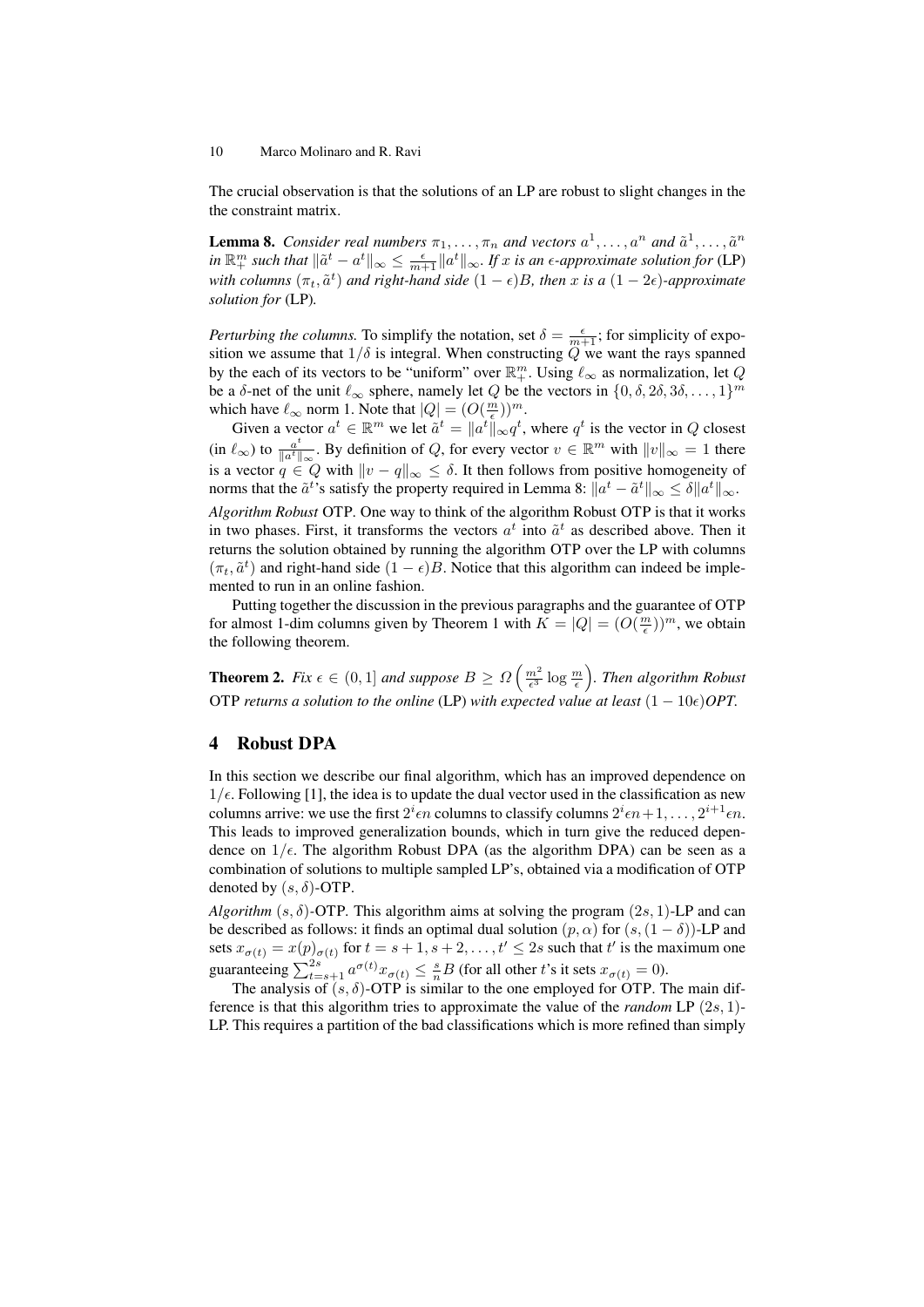splitting into  $\mathcal{X}_i^+$  and  $\mathcal{X}_i^-$ , and witness sets need to be redefined appropriately. Nonetheless, using these ideas we can prove the following guarantee for  $(s, \delta)$ -OTP. Again let  $S = {\sigma(1), \sigma(2), \ldots, \sigma(s)}$  be the random index set of the first s columns of the LP, let  $T = \{\sigma(s+1), \sigma(s+2), \ldots, \sigma(2s)\}\$ and  $U = S \cup T$ .

**Proposition 2.** Suppose that there are  $K \geq m$  1-dim subspaces of  $\mathbb{R}^m$  containing the *columns*  $a^t$ 's. Fix an integer s and a real number  $\delta \in (0, 1/10)$  such that  $\frac{\delta^2 sB}{n} \geq$  $\Omega(m \ln \frac{K}{\delta})$ . Then algorithm  $(s, \delta)$ -OTP returns a solution x satisfying  $a_i^T(x) \leq B$ *for all*  $i \in [m]$  *with probability* 1 *and with expected value*  $\mathbb{E}[\sum_{\tau \in U} \pi_{\tau} x_{\tau}] \geq (1 - \tau)$  $3\delta$ ) $\mathbb{E}[OPT(2s)] - \mathbb{E}[OPT(s)] - \delta^2 OPT$ .

*Algorithm Robust* DPA*.* In order to simplify the description of the algorithm, we assume in this section that  $\log(1/\epsilon)$  is an integer.

Again the algorithm Robust DPA can be thought as acting in two phases. In the first phase it converts the vectors  $a^t$  into  $\tilde{a}^t$ , just as in the first phase of Robust OTP. In the second phase, for  $i = 0, \ldots, \log(1/\epsilon) - 1$ , it runs  $(\epsilon 2^i n, \sqrt{\epsilon/2^i})$ -OTP over (LP) with columns  $(\pi_t, \tilde{a}^t)$  and right-hand side  $(1 - \epsilon)B$  to obtain the solution  $x^i$ . The algorithm finally returns the solution x consisting of the 'union' of  $x^i$ 's:  $x = \sum_i x^i$ .

Note that the second phase corresponds exactly to using the first  $\epsilon 2^{i}n$  columns to classify the columns  $\epsilon 2^{i}n + 1, \ldots, \epsilon 2^{i+1}n$ . This relative increase in the size of the training data for each learning problem allow us to reduce the dependence of B on  $\epsilon$ in each of the iterations, while the error from all the iterations telescope and are still bounded as before. Furthermore, notice that Robust DPA can be implemented to run online.

The analysis of Robust DPA reduces to that of  $(s, \delta)$ -OTP. That is, using the definition of the parameters of  $(s, \delta)$ -OTP used in Robust DPA and Proposition 2, it is routine to check that the algorithm produces a feasible solution which has expected value  $(1 - \epsilon)$ OPT. This is formally stated in the following theorem.

**Theorem 3.** Fix  $\epsilon \in (0, 1/100)$  and suppose that  $B \geq \Omega(\frac{m^2}{\epsilon^2} \ln \frac{m}{\epsilon})$ . Then the algo*rithm Robust* DPA *returns a solution to the online LP* (LP) *with expected value at least*  $(1 - 50\epsilon)$ *OPT*.

# 5 Open problems

A very interesting open question is whether the techniques introduced in this work can be used to obtain improved algorithms for generalized allocation problems [14]. The difficulty in these problems is that the classifications of the columns are not linear anymore; they essentially come from a conjunction of linear classifiers. Given this additional flexibility, having the columns in few 1-dimensional subspaces does not seem to impose strong enough properties in the classifications. It would be interesting to find the appropriate geometric structure of the columns in this case.

Of course a direct open question is to improve the lower or upper bound on the dependence on the right-hand side B to obtain  $(1 - \epsilon)$ -competitive algorithms. One possibility is to investigate how much the techniques presented here can be pushed and what are their limitations. Another possibility is to analyze the performance of the algorithm from [10] under the random permutation model.